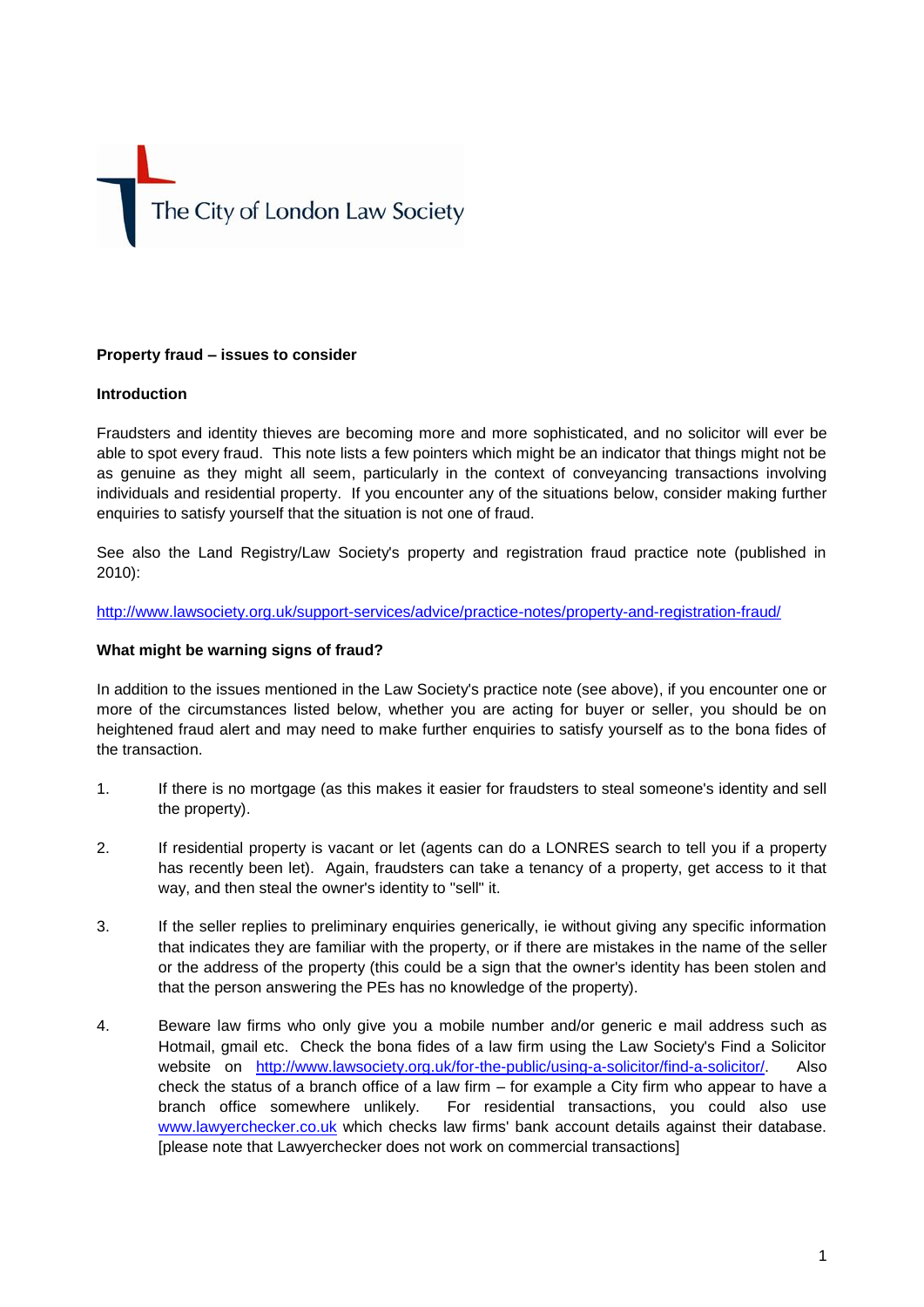- 5. If (as seller's solicitor) you have never met the seller and always deal through a third party such as a "family member" or an agent. Ask the agent whether he has met the seller. Obtain written instructions from the seller at the very least, and meet the seller if at all possible; at least speak to the seller to get an idea of their bona fides. This situation may be particularly suspicious if other indicators of fraud are also present.
- 6. If (as seller's solicitor) you can never get hold of the seller by phone. Does the seller always ring you, and are they never around when you try to ring them?
- 7. When acting for the seller, you might have a copy of an old transfer/deed on file that shows the seller's signature at the time he/she bought the property. Is it the same as now?
- 8. Does the address of the registered proprietor tally with the correspondence address provided by the client? When acting for a seller or a residential sale, you should correspond with the client at the address specified in the office copies as well as any other address given. [see *Purrunsing v A'Court & Co and House Owners Conveyancers Ltd [2016] EWHC 789 (Ch)*]
- 9. Is the seller's solicitor signing the contract on behalf of the seller? Ask the seller's solicitor to confirm their warranty of authority  $-$  ie that the seller on whose behalf they are signing the contract is the registered proprietor of the property. Do not sign a contract when acting for the seller unless you are completely sure of the seller's identity.
- 10. When carrying out your KYC checks, be vigilant. For example, if the client doesn't live at the property being sold, and produces a utility bill for another address or with a second name on it (indicating a house share), dig deeper.
- 11. If the photo ID (eg passport) is very recent (under 12 months old), ask to see an older driving licence, an expired passport or a birth certificate. Someone who has recently changed their name by deed poll will struggle to provide this.
- 12. If you accept certified copies of ID documents, contact the person who certified it (having checked their bona fides) and get confirmation that they saw the original document.
- 13. Consider looking on Facebook, Linked In etc to see if the photo of your client on there matches the ID you've seen.
- 14. If something makes you feel uncomfortable about a transaction, listen to your instinct and discuss with your firm's Compliance team.
- 15. If, prior to completion, the seller's solicitor changes payment details for any upcoming transactions, contact the seller's solicitor directly on a known telephone number to ensure that the request is genuine.

Be alert to the fact that if a number of these circumstances are present, the likelihood of the transaction being fraudulent is increased.

## **Safeguarding your client account and other people's bank account details**

The dangers of a law firm's client account details falling into a fraudster's hands are obvious. Fraudsters also target law firms' client accounts, for example by sending e mails that appear to come from the client or the solicitors on the other side in a transaction, but are in fact bogus, asking firms to send money to a different account from the one which they have been asked to use.

Simple precautions include: